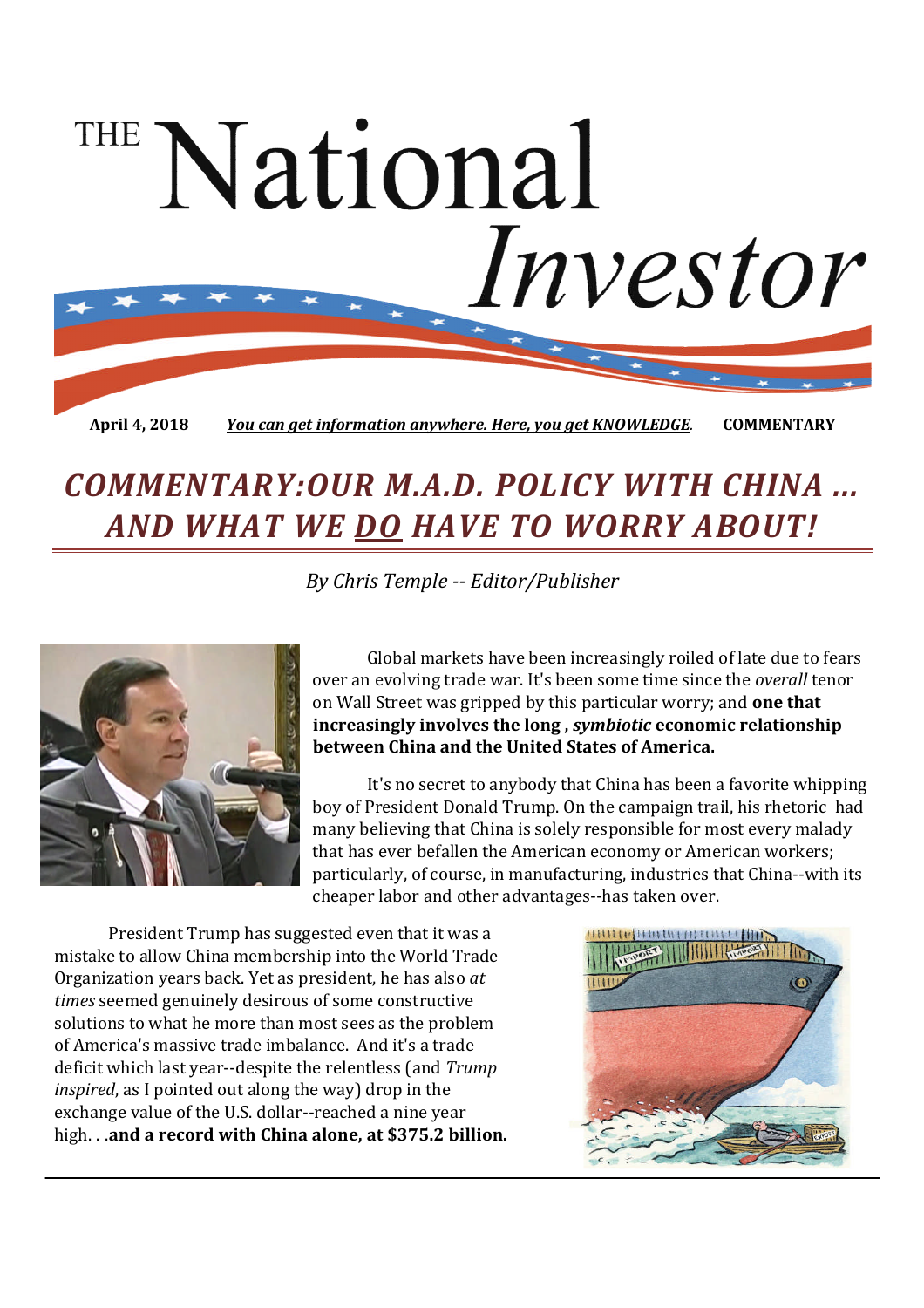#### **ANALYZING THIS "PROBLEM" FROM THE PROPER FOUNDATION**



Bellicosity is often a tool used by politicians everywhere; not just a Donald Trump who tends to shoot from the lip at times and--as a diplomat--was never quite house broken. In talking specifically about these trade issues of late, I have quipped that the "quality" (and I use the term loosely!) of Trump's discussion and arguments remind me of those that Archie Bunker, Barney Heffner and their pals might well have had at Kelsey's Bar. He means well. He's not incorrect that American workers *and America's sovereignty* have been shafted over the years.

But while the president has not only identified *but rubbed raw anew* some of the consequences of long-running U.S. policy, **he falls woefully short in seeming to understand on any level the core** *problems*. For instance, those of you who follow me

regularly know I have pointed out often the FACT that--by virtue of having the world's key reserve currency, the dollar (which accounts for *over 60% of every transaction on the planet*)--**America MUST by DEFINITION run trade deficits with other countries, on net.** After all, that is how they get the dollars in the first place with which to transact business otherwise.

Take China's long-running role in what in a sense has been, as one pundit terms it "the greatest vendor financing scheme in history." You will occasionally hear promoters trying to scare you into some kind of action by warning--especially now with this nascent trade war, if that's what it *really* is--that China might "retaliate" by punishing Uncle Sam and refusing to buy Treasury securities; perhaps even dumping what it already owns. But on several levels that is silly. For what came along with a record trade deficit with China in 2017, pray tell? **The highest level of net PURCHASES of Treasury securities in seven years by China.**

Indeed, I have long compared the situation economically with China with what once existed between the U.S. and the former Soviet Union militarily. **It was simply referred to as M.A.D.: Mutual Assured Destruction.** Each side knew that if it picked a fight with the other with nuclear weapons, *both* would be obliterated. So that is a big reason why we never did have nuclear war with the Soviets.

Likewise, *China especially*--as I will detail below--is in no place to risk a *major* blow up in this symbiotic relationship with America.

Digging even deeper into *the root cause* of what is now being agonized over by everybody--particularly the president--let us not forget that (as was, frankly, the Soviet Union decades back) **China in its modern-day form is to a great extent also an American creation.** Specifically, long ago (mostly) U.S. based corporations and financial institutions realized that *their profits* could be increased by



*The National Investor – April 4, 2018 https://nationalinvestor.com/* 2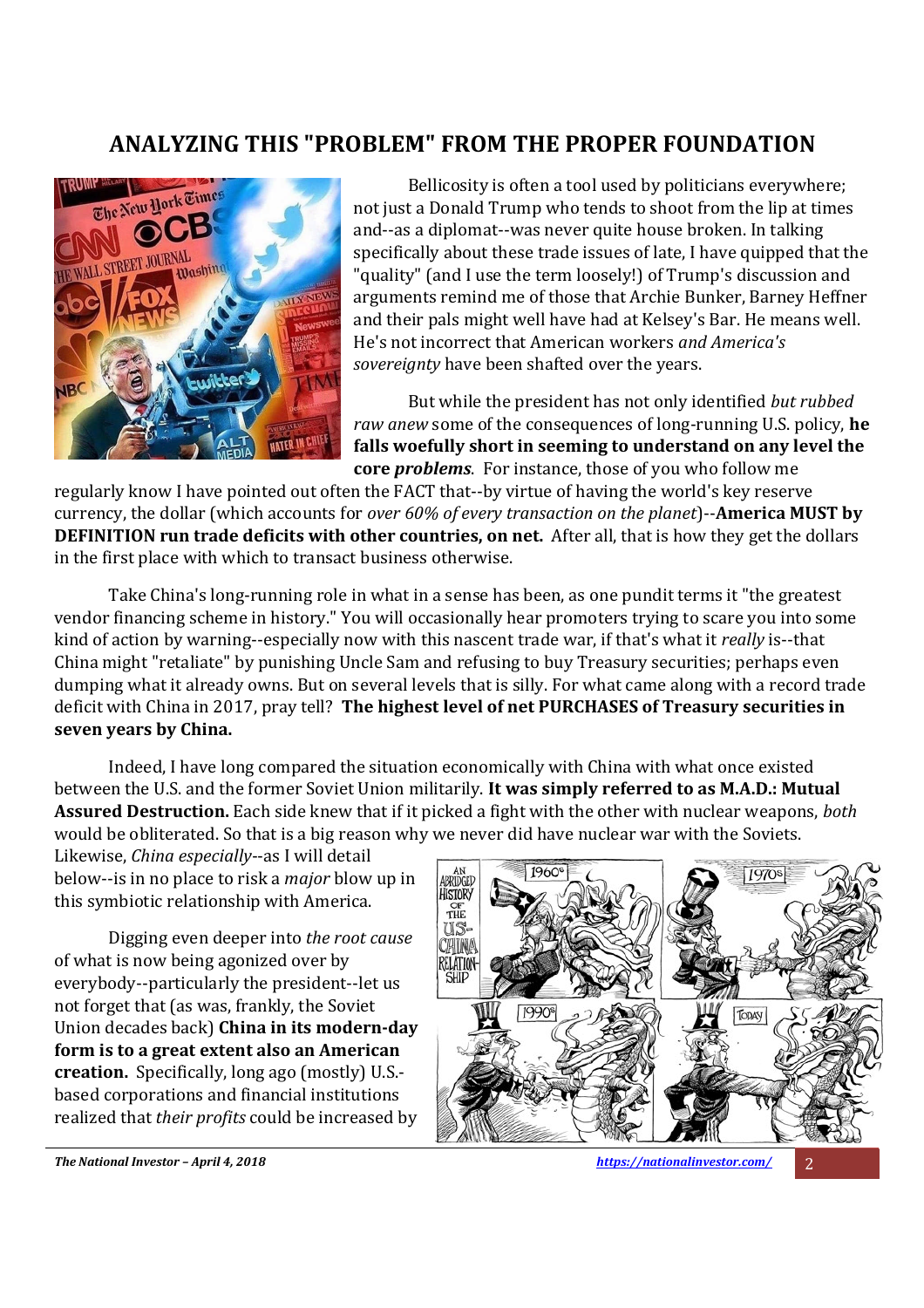jettisoning U.S. factories and workers in favor of lower costs for both in China. One of the better analyses and history lessons of this came several years ago from Lew Lehrman in his article, "China: American Financial Colony or Mercantilist Predator?" from September, 2011 in the *American Spectator* magazine (at https://spectator.org/37018\_china-american-financial-colony-or-mercantilist-predator/.)

While I think Lehrman's currency-only solution for this is a bit simplistic, his main point is indisputable: that successive American administrations either enabled (or looked the other way during) Corporate America's building up of a country now deemed an "enemy" of sorts. That is now water under the bridge, however; whether we like it or not. And unfortunately against a backdrop of a public discourse in this country these days more concerned with labels, whose feelings get hurt and such other superficial and inane "news," I suppose I shouldn't expect in the first place that even the financial press will really dig deep, as we are here.

**So that leaves us with the present question: are we in reality heading for a trade war of such magnitude that it will trash the global economy, and markets with it?** My own view at present is that we are *not*. Keeping in mind that pretty much all of the tariffs recently announced back and forth will not even be implemented for weeks *if not months*, I am of the view that both "sides"--beyond the sometimes combative rhetoric--realize they need to stop short of such a thing. Though he is fairly naïve about these root causes of our trade imbalances, I think President Trump is looking for *some* relief he can sell to the electorate and hang his hat on. In this sense, I believe with others that he is using these tariffs, and threats of more, as bargaining chips. Both sides have a lot to lose here if they go too far; *especially China*.

## **CHINA WANTS --** *AND NEEDS* **-- TO BE A CONSTRUCTIVE TRADING/MARKET PARTNER**

I have no doubt that China sees itself regaining one day its glory from millennia past as a great empire. I also have no doubt that--notwithstanding the fact that it was American capital, corporations and complicit governments in years past that were very instrumental in making it what it is today--China when it becomes convenient will have little if any sense of allegiance. Far from the assisted suicide of the American economy that has been taking place for a long time, China knows much more how to look out for Number One. And also unlike the U.S., it can see and think past next week; years if not decades into the future as it plots its strategy to become Asia's (at least) unquestioned dominant power.



To get to its destination, China knows that to at least some extent it needs to play ball even with Donald Trump. It can ill afford to ruffle *anybody's* feathers very much. **As I have been discussing for a while--and will repeat below--it** *desperately* **needs the trend which is bringing it more into global capital markets to continue.**

China is making a conciliatory gesture to America in central banking: Vice Governor Yi Gang (left) will take over the People's Bank of China from outgoing Zhou Xiaochuan. As a

*The National Investor – April 4, 2018 https://nationalinvestor.com/* 3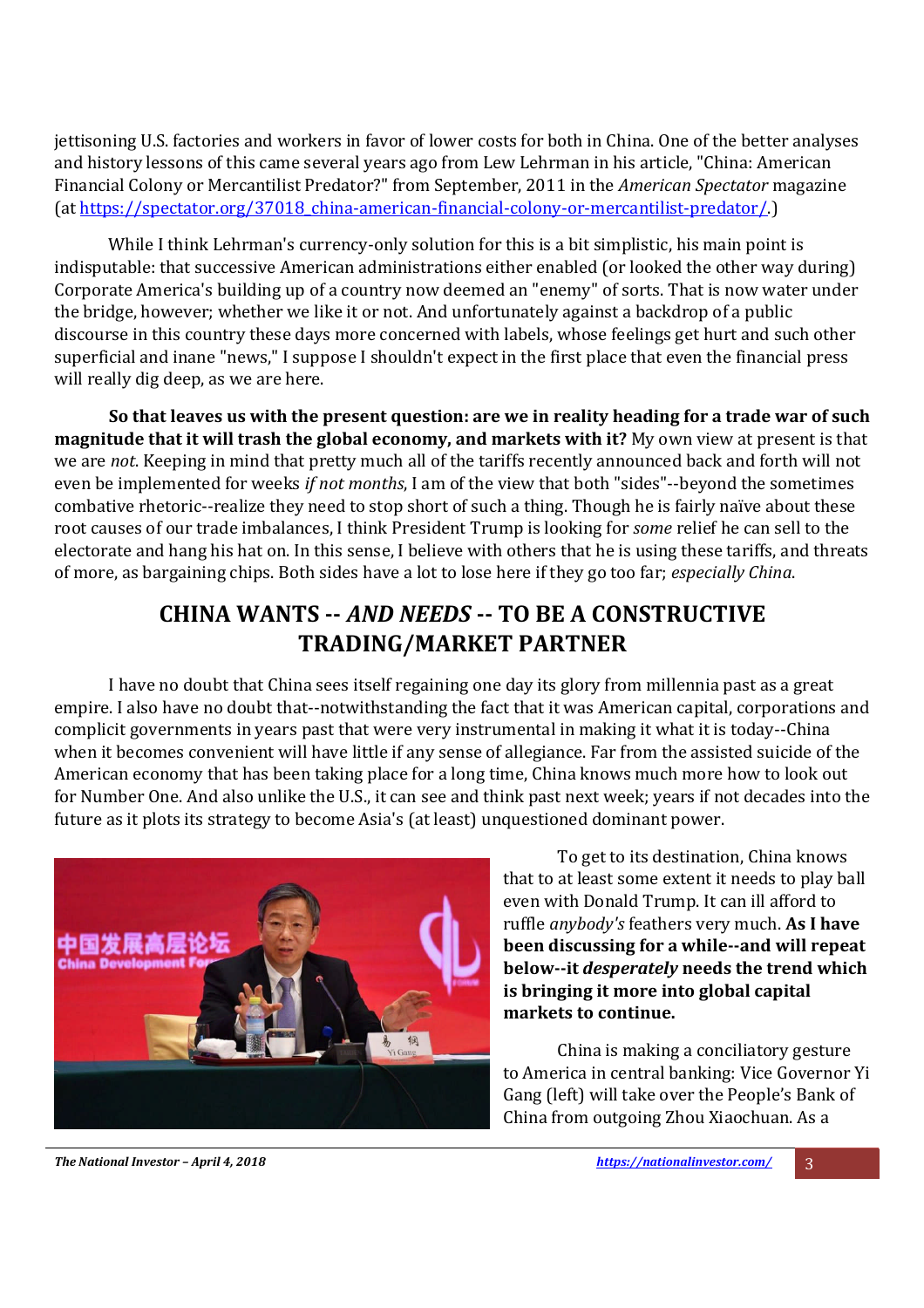*Reuters* report on this news put it, "...His appointment is a surprise to those who believed he was ruled out by his status as a 'sea turtle' – slang for Chinese with significant overseas experience. But for this job Beijing needed more than reform credentials – it needed a technocrat who could win the trust of foreign investors, and warm relations with a suspicious America." So, while there were some raised eyebrows in China over this, Yi--a former professor at Indiana University and, naturally, fluent in English--is now going to run China's central bank. (Part-paradoxically and part-comically in light of my own above comments, there are those hard nationalists in China who see Yi's elevation as proof that China STILL IS when all is said and done a "colony" of

American/larger moneyed interests!)

**It's no secret that--more than any other country, in relative terms--China** *exploded* **its debt levels higher since the 2008 financial crisis.** Pretty much the *only* reason it has not already imploded on them is that--contrary to Western nations, as I have long pointed out-- *China's central bank answers to the central government*. And for quite a few years now, government decree--and little else--has kept the country's *skyscrapers* of cards from coming down.

It is for this reason--and the fact that the HUGE capacity of manufacturing in China has a LOT of debt and hungry Chinese mouths associated with it--that **it would be suicide for China especially to risk a trade war that would**



China: Debt as a percentage of GDP

**inevitably lead to a collapse.** For all its administrative and near-dictatorial advantages, even the central government may not be able to keep all the balls in the air. Thus, it needs an "Americanized" President Yi at the P.B.O.C. who can instill confidence in markets. And it needs to dicker with Trump on trade, and especially intellectual property; giving some ground in areas where its position is weakest. . .allowing Trump to declare some "victory". . .and in the end, not unduly upending the status quo.

**Make no mistake: Job One in China is managing to keep its stressed financial structure and banking system from imploding.** In the last few years, a key part of this is that the country has taken steps to be more integrated with the broader *global* capital and investment markets. While it still has a fair bit of work to do in this regard, it has made its markets more transparent and with at least *some* Western-style "rule of law." Acknowledging China's ascendance, the International Monetary Fund now counts Chinese yuan with other major world currencies in its SDR (Special Drawing Rights) basket. Last summer, it was announced that some Chinese mainland stocks will now be counted in the overall global MSCI Emerging Markets Index.

**Most recently--***and perhaps most importantly***--it was announced that Chinese debt is to be added to one of the most closely followed global bond gauges**. Renminbi-denominated securities will be added to the Bloomberg Barclays Global Aggregate index over a 20-month period beginning shortly. Once the inclusion has been completed, it's reported, the benchmark will include roughly 386 Chinese securities which would represent 5.49 per cent of the \$53.7tn index. That will pretty much *automatically*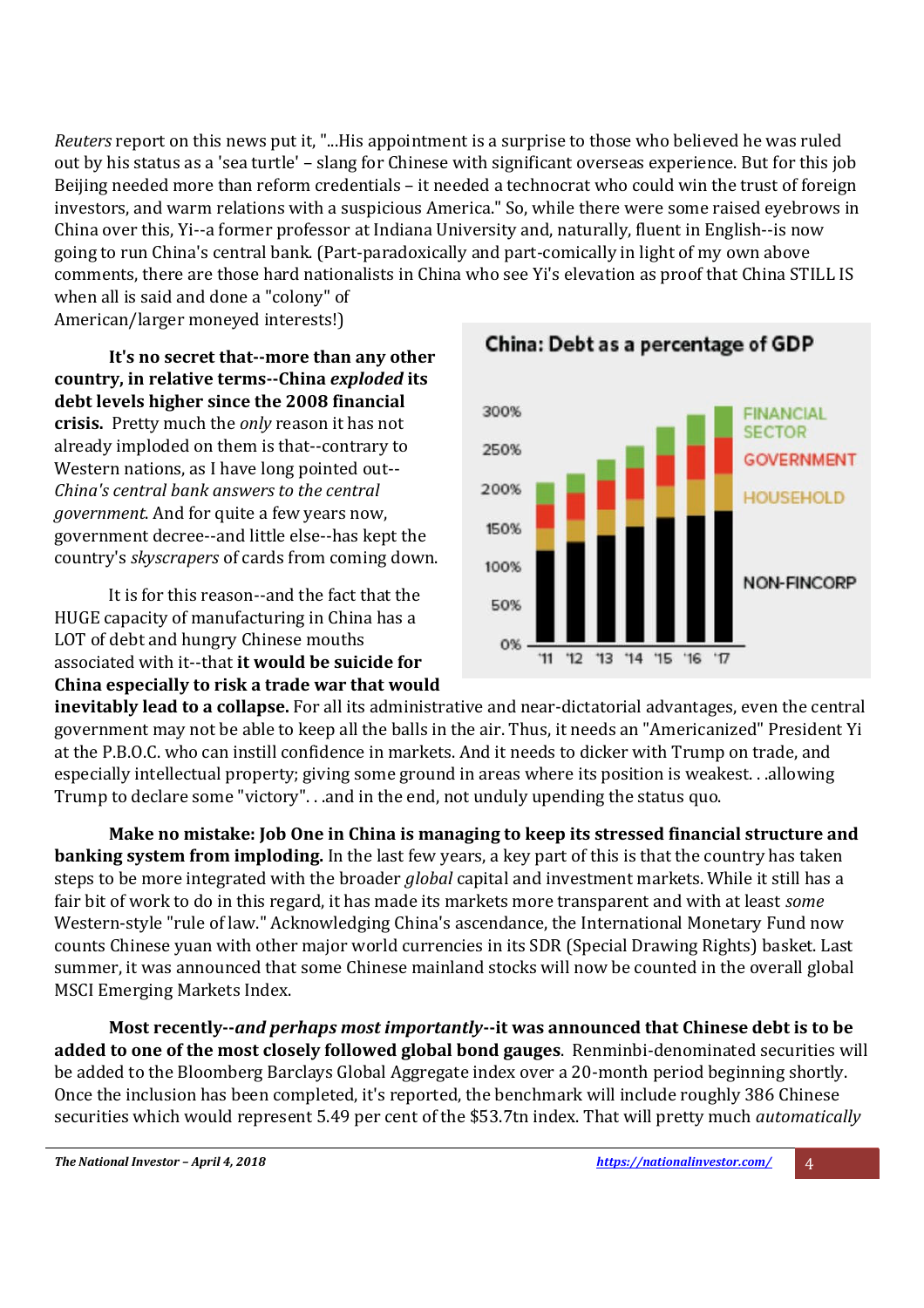add about \$3 trillion of built-in, passive market support for Chinese debt.

And attempting to cement its long-term *regional* strength, **China also just launched its own futures market for oil which will be settled in yuan.** Over the very long term this *could* set up China's currency more strongly as at least a regional reserve currency. Yet for present purposes, this is insignificant compared to the above, which increasingly makes all of the world's liquidity fair game for China's stock and bond markets.

Yes, President Trump can be an overly simplistic, bombastic boor at times. Yes, many of America's allies may make nice in public, but cringe privately over having to deal with such a man. But for those of you who don't get it yet--and no matter how naïve Trump truly is at times on substance--**he has the majority of the cards in his hands; certainly where America's specific relationship with China is concerned.** And again, it's my view that--not unlike the several instances of isolated tariffs put on various trading partners under most presidents from time to time--these are most likely to also be proven as more negotiating tools. And they, too, will pass, together with the markets' (for now) disproportionate fixation on and worry over this (which, truth be told, would receive 10% of this coverage if, say, a Barack Obama was attempting to similarly deal with China.)



## **HERE ARE TWO THINGS I AM WORRIED ABOUT**

**If I've said it once lately I've said it 100 times: instead of obsessing over U.S. stock index charts that** *finally* **show an actual correction (albeit barely for now) WATCH CHINESE STOCKS!!** A big part of China's strategy to keep its debt from imploding is to foster a sufficiently hospitable environment that will encourage holders of that debt to convert it into equity. A trade war will not do that. The ensuing fears of recession will not do that.

This is a big part of the reason why China is going to be the first to "blink" if I am correct in my analysis. Only by reassurances that

Trump and China's President Xi Jinping can work together and make some kind of acceptable deal will the belief remain that what for a while now has been respectable global growth won't be torpedoed.

The alternative if I am wrong is that overextended Chinese businesses and its shadow banking system can't even *service* debt any longer, if they can't convince holders to convert to stock ownership of stressed companies and if growth slows too much. If the present correction for U.S. stocks turns into a cyclical bear market (a 20% drop in contrast with the 11% or so we've seen) that *probably* won't in and of itself cause a liquidity-draining crash. **But China's stock market--as is its whole credit structure--is**